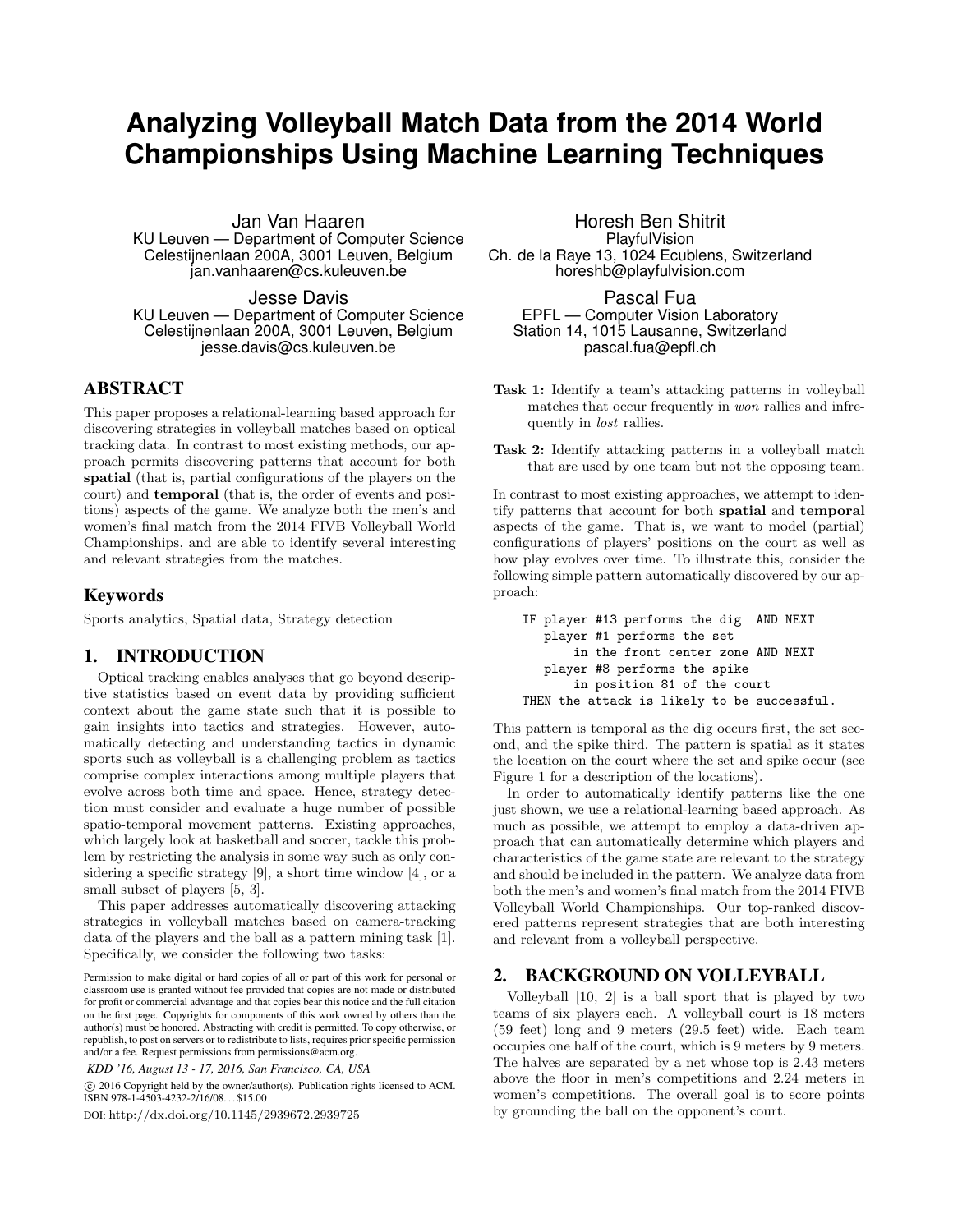Figure 1: The division of the pitch in higher-level zones (left) and lower-level positions (right). The direction of play is from bottom to top, where the thick orange line at the top represents the net.

| Left        | Center      | Right       |  |  |
|-------------|-------------|-------------|--|--|
| Front       | Front       | Front       |  |  |
| (LF)        | (CF)        | (RF)        |  |  |
| Left        | Center      | Right       |  |  |
| Middle      | Middle      | Middle      |  |  |
| (LM)        | (CM)        | (RM)        |  |  |
| Left        | Center      | Right       |  |  |
| <b>Back</b> | <b>Back</b> | <b>Back</b> |  |  |
| (LB)        | (CB)        | (RB)        |  |  |

Volleyball matches are won by the first team to win three sets. A set is won by the first team to score 25 points and lead by two points. However, the fifth set is typically played to only 15 points. Each set consists of rallies and one team is awarded a point at the end of each rally. A rally starts by serving the ball from behind the back-line over the net into the opponent's court. The opponent may touch the ball up to three times to prevent it from hitting the court and to get the ball back over the net. A rally ends either when one of the teams makes a kill by grounding the ball on the opponent's court or when a team makes a foul.

The players follow a rotation scheme, where they must rotate one time in clockwise direction after their team wins the serve. Nevertheless, players do have different roles in the team and are free to move within their half of the court after the serve. Typically, the best offensive players will move towards the net, while the best defensive players will move to the back of the court. Although the rotation scheme imposes some restrictions, this tactical freedom allows teams to adopt a wide variety of match strategies. Therefore, volleyball players need to master the following six basic skills:

- Serve The serve is the skill of moving the ball from behind the back-line into the opponent's court. While many different types of serves are used, the most popular type is the jump serve, where the server first tosses the ball high in the air and then jumps to hit it.
- Dig The dig is the defensive skill of preventing the ball from hitting the court when the ball is nearly touching the floor after a serve or attack from the opponent. The dig is a reflex-based skill which often requires a player to dive towards the ball.

Pass The pass is very similar to the dig. However, in addi-

| 91 |                 |  | 92 93 94 95 96 97 98                       |       | 99          |
|----|-----------------|--|--------------------------------------------|-------|-------------|
| 81 |                 |  | 82   83   84   85   86   87   88           |       | 89          |
|    |                 |  | 71   72   73   74   75   76   77   78      |       | 79          |
|    |                 |  | 61   62   63   64   65   66   67   68      |       | 69          |
|    |                 |  | 51   52   53   54   55   56   57   58      |       | $\sqrt{59}$ |
|    |                 |  | 41   42   43   44   45   46   47   48   49 |       |             |
|    |                 |  | 31   32   33   34   35   36   37   38      |       | 39          |
| 21 |                 |  | 22   23   24   25   26   27   28           |       | 29          |
| 11 | 12 <sub>1</sub> |  | 13   14   15   16                          | 17 18 | 19          |



tion to preventing the ball from hitting the court, this defensive skill also involves moving the ball towards a team mate that is well-placed to set up an attack.

- Set The set is the offensive skill of pushing the ball into the air such that a team mate can hit it into the opponent's court. The setter, who is the player performing the set, coordinates the offensive play of the team by deciding who will eventually attack the ball.
- Spike The spike is the offensive skill of hitting the ball such that the opponent cannot prevent it from touching their court. The spiker, who is the player performing the spike, first makes a few steps and then jumps to swing at the ball.
- Block The block is the skill of stopping or altering an opponent's attack by players standing at the net. An offensive block aims at keeping the ball into the opponent's court, while a defensive block aims at getting the ball under control by slowing it down.

Typically, the dig or pass is the first contact that the team makes with the ball, the set the second contact, and the spike the third contact. In this paper, we will focus on these three skills.

# 3. DATA

The data were collected at the FIVB Volleyball World Championships finals that were held in Poland<sup>1</sup> and Italy<sup>2</sup> in 2014. PlayfulVision [7] recorded several men's and women's

<sup>1</sup>http://poland2014.fivb.org/en

 $^{2}$ http://italy2014.fivb.org/en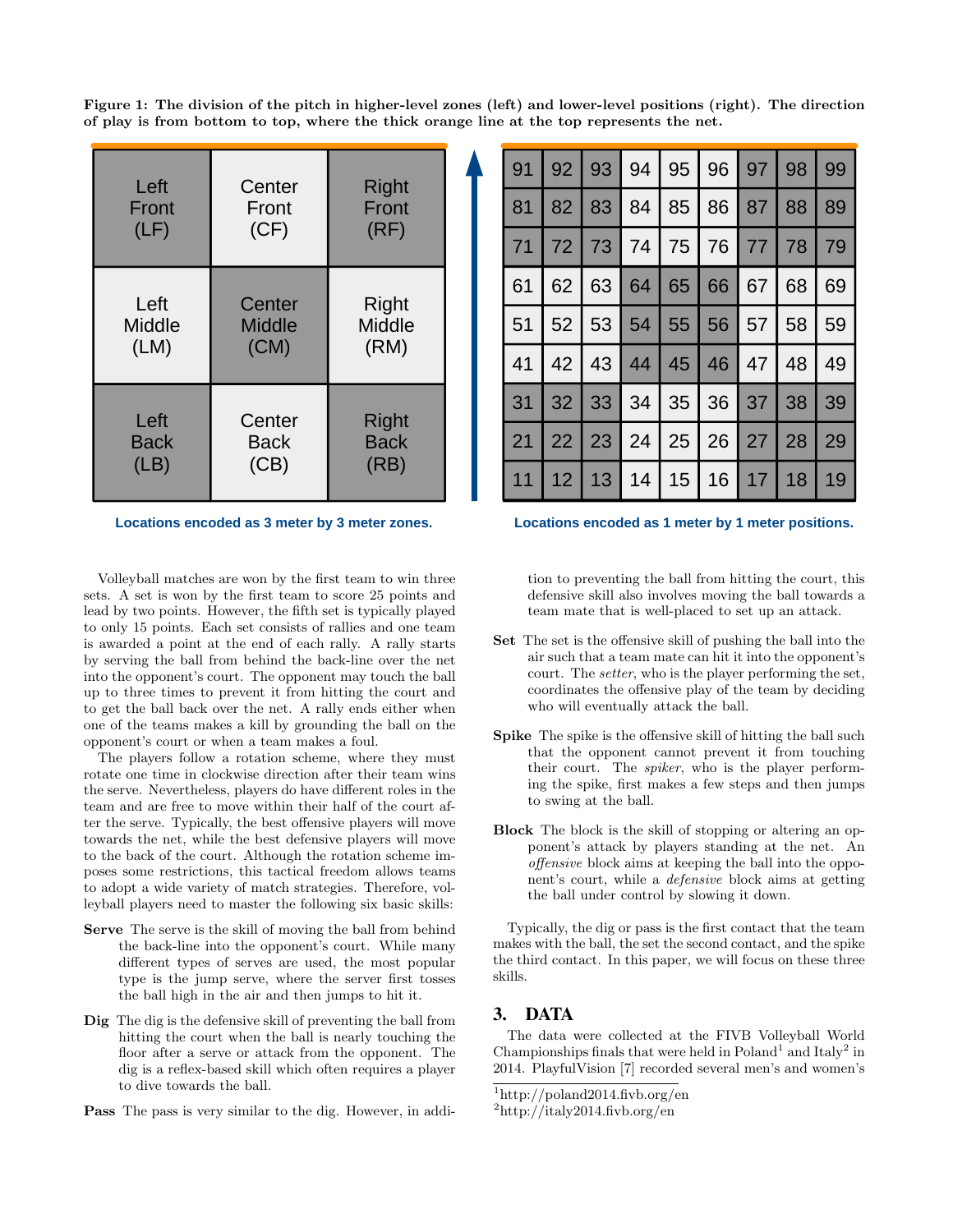matches, including the final matches of both tournaments. They first captured each match using 8 video cameras placed at different angles at 30 frames per second and then used their ball and player tracking code to automatically determine the locations of the players and the ball in each frame. Furthermore, a human manually annotated each frame with the skills performed by the players (i.e., serve, dig, set, spike, and block) for both finals. The data set does not distinguish between digs and passes.

In this paper, we focus on the final matches of the world championships for which both the tracking information and the annotations are available. Table 1 shows the number of sets, rallies, and attacks in both matches as well as relevant statistics for each team such as the number of won rallies and how often they performed each of the skills.

We divide each rally into a series of attacks, where each attack consists of a sequence of consecutive skills performed by the same team. In this work, we only consider attacks that involve each of a dig, a set, and a spike. Based on this preprocessing, we construct positive and negative examples for four settings on each task. In task 1, the positive examples are a team's attacks that result in a point, while the negatives are all the team's other attacks. In task 2, the positives are the attacks from one team (e.g., Brazil), while the negatives are the attacks from the opponent (e.g., Poland). Table 2 lists the number of positive and negative examples for each setup.

To represent an attack, we take a snapshot of the pitch configuration at the time that a skill is performed. Each snapshot is described by the performed skill (dig, set or spike) as well as information about the location of each player and the ball. Each snapshot describes the locations on two levels of granularities: high-level zones (see Figure 1 left) and lower-level positions (see Figure 1 right).

# 4. RELATIONAL-LEARNING APPROACH TO STRATEGY DISCOVERY

Pattern mining typically focuses on finding patterns that occur frequently (that is, many times) in the data. Our problem has several other important characteristics that we must account for and which distinguish it from standard pattern mining. First, each of our tasks requires differentiating between two classes of examples, either successful and unsuccessful attacks or attacks done by two different teams. Second, we want to be able to simultaneously reason about multiple different levels of granularity in the data. For example, we may want to represent the court with both high-level zones and lower-level positions as illustrated in Figure 1. Furthermore, we would like to be able to discover patterns that involve specific players in a specific position as well as patterns that involve any player in a specific position. Third, this problem is inherently relational and it is crucial to find patterns that account for relationships such as changes over time. For example, we may want to know how the configuration of players changes between a dig and a set. Finally, we have specific knowledge about the game of volleyball and we would like to be able to incorporate it into the pattern mining process.

Based on the above requirements, we pursue an approach based on inductive logic programming (ILP) [6]. ILP is a relational learning approach that permits modeling multiple granularities, capturing relationships, and incorporating background knowledge. ILP represents data using a subset of first-order logic, which is a commonly used representation language for relational data. Interestingly, this subset is equivalent to relational algebra, which forms the basis for relational databases and the SQL query language. Thus, another way to view ILP's approach to rule construction is that it learns the WHERE clause of an SQL query for a given set of tables in a relational database (the FROM part of the query), and a target attribute (the SELECT part of the query).

The goal of ILP is to learn a model that distinguishes positive examples from negative examples. The model is a set of IF-THEN rules. The IF portion of a rule is a set of conditions and the THEN portion has an outcome. If all the conditions in the IF portion are met, then the outcome can be expected (usually with a certain probability). An advantage of rules of this form is that they are easy for domain experts to interpret. However, we do have to make a number of modifications to the standard ILP setup to adapt it to our needs. ILP is traditionally used for learning classifiers, and hence it has a preference for smaller models. That is, models with as few rules as possible with each rule being as short as possible. In contrast, for knowledge discovery we want to find all interesting rules. Furthermore, all other things being equal, we would prefer a detailed pattern that gave as much information about the strategy (e.g., assigns positions and actions to as many players as possible). Thus, unlike model learning, we tend to prefer more specific or detailed patterns to more general ones. To address these problems, we use a two-step process involving pattern generation and pattern post processing.

#### Pattern Generation

We use the well-known and publicly available Aleph ILP system [8] to generate rules. Depending on the task, we define a set of positive and negative examples as described in the Data section. Aleph constructs one rule at a time, with the goal of discovering a set of conditions such that the condition applies to as many positive and as few negative examples as possible. In other words, it tries to maximize the precision of the rule or the conditional probability that the outcome is true given that the condition is true.

Instead of learning one rule at a time, we define a set of criteria and attempt to identify rules that satisfy the criteria. We consider patterns of up to size 15. Each pattern must apply to at least five examples (i.e., a frequency threshold). Each pattern must have a precision of at least 25%. Given the size of the search space (e.g., there are on the order of  $10^{22}$  patterns of size 15 alone), an exhaustive approach is infeasible so we employ a beam search. We collect all rules found by the beam search that meet these conditions.

When constructing a pattern, the learning algorithm can make use of both levels of granularity for the location and it automatically decides, based on the data, which to use. In fact, a single pattern can simultaneously make use of both granularities. The patterns can refer to specific players (e.g., player 1 is in the front center zone) or generic ones (e.g., a player is in the front center zone). Referring to generic players allows us to find patterns that generalize across different lineups for a team as teams may substitute during the match.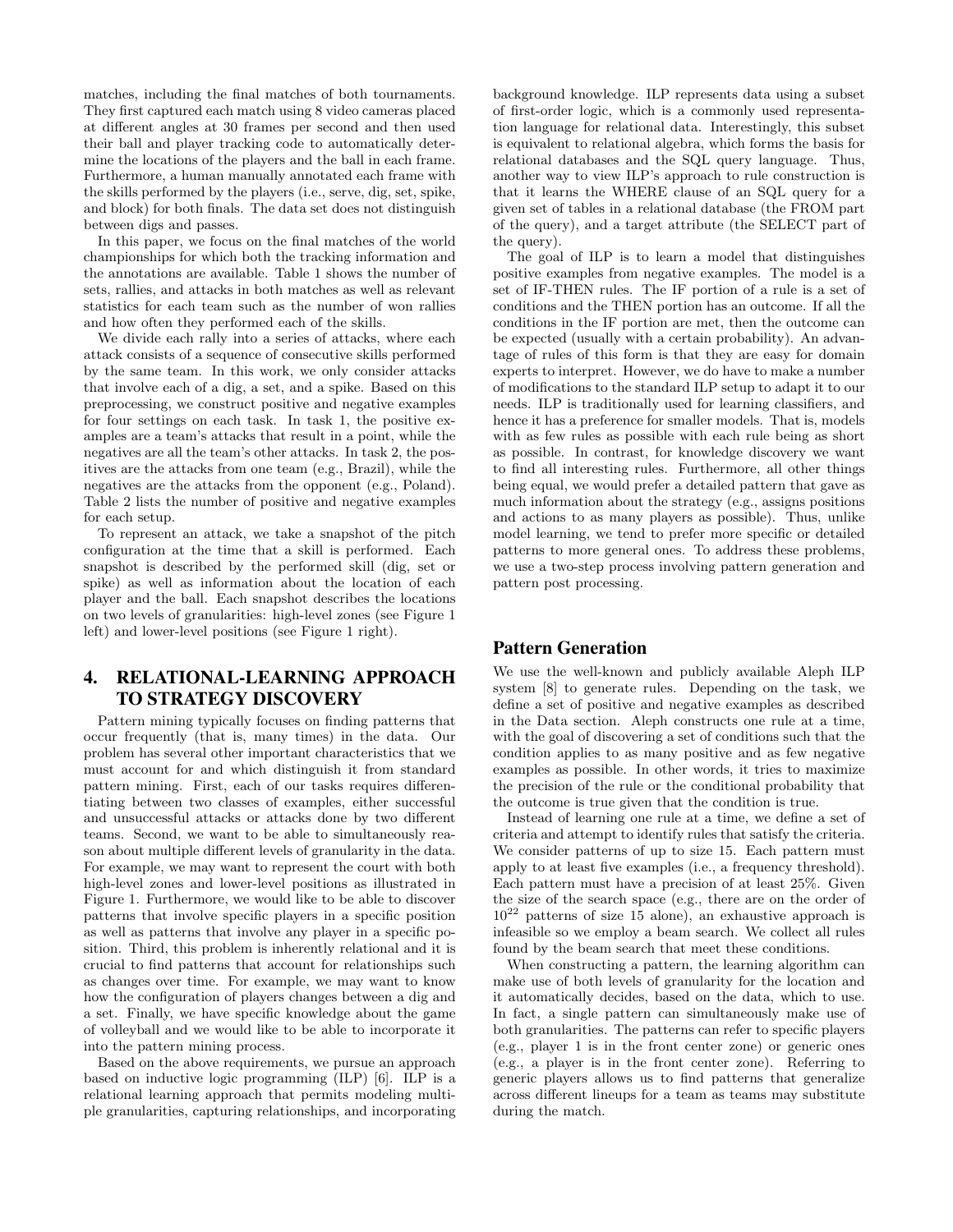|                |               |        | Men's final | Women's final |     |  |
|----------------|---------------|--------|-------------|---------------|-----|--|
|                |               | Brazil | Poland      | China.        | USA |  |
|                | Total sets    | 4      | 4           | 4             | 4   |  |
| Sets           | Won sets      | 1      | 3           | 1             | 3   |  |
|                | Lost sets     | 3      | 1           | 3             | 1   |  |
|                | Total rallies | 185    | 185         | 188           | 188 |  |
| Rallies        | Won rallies   | 92     | 93          | 94            | 94  |  |
|                | Lost rallies  | 93     | 92          | 94            | 94  |  |
| <b>Attacks</b> | Total attacks | 246    | 248         | 300           | 306 |  |
| Skills         | Total serves  | 86     | 89          | 95            | 93  |  |
|                | Total digs    | 124    | 120         | 167           | 173 |  |
|                | Total sets    | 105    | 106         | 145           | 154 |  |
|                | Total spikes  | 112    | 112         | 148           | 156 |  |
|                | Total blocks  | 39     | 42          | 51            | 52  |  |

Table 1: Statistics for the men's and women's final at the 2014 World Championships.

|        |                   | Men's final<br>Women's final |        |       |     |
|--------|-------------------|------------------------------|--------|-------|-----|
|        |                   | Brazil                       | Poland | China | USA |
| Task 1 | Positive examples | 51                           | 49     | 55    | 61  |
|        | Negative examples | 18                           | 17     | 25    | 36  |
| Task 2 | Positive examples | 96                           | 95     | 132   | 144 |
|        | Negative examples | 95                           | 96     | 144   | 132 |

Table 2: The number of positive and negative examples for each task.

#### Pattern Post Processing

Even with our constraints, a huge number of patterns were generated. For task 1, there were 53,212 patterns generated for Brazil, 79,907 for Poland, 51,593 for China, and 77,509 for the USA. For task 2, there were 190,956 patterns generated for Brazil, 197,467 for Poland, 269,753 for China, and 327,731 for the USA. We post processed the patterns and only retained those that included all three skills (dig, set, and spike) we were interested in. This resulted in 1,527 patterns for Brazil, 1,301 for Poland, 242 for China, and 2,037 for the USA in task 1. For task 2, there were 65,484 patterns generated for Brazil, 41,763 for Poland, 73,011 for China, and 84,639 for the USA.

Then, we ranked the patterns by the number of specific players and locations the patterns contained. This enforces a preference for longer, more specific patterns. We broke ties by considering pattern coverage (number of positives the pattern applies to), pattern precision, and pattern length.

## 5. RESULTS AND DISCUSSION

We present the top-ranked pattern for each of the eight setups we consider. Most of these patterns capture the same offensive strategy, which involves attacking over one side of the court. The patterns do have some small variations, such as about whether the attack is on the left or right side. This attacking pattern is a well-known volleyball strategy. Next, we discuss the top-ranked pattern in each setup in more detail.

## Task 1: Which offensive strategy is most successful for each team?

Figures 2 through 5 visualize the offensive patterns that occur in successful attacks but not unsuccessful ones. In all figures, numbers represent specific players, the capital letter X represents the location of the ball, and other capital letters (A, B, and C) represent generic players. That is, they denote the presence of a player in that location, but do not specify which player is there, and hence account for the fact that teams can substitute players. The net is shown in orange at the top of the image.

Figure 2 shows the top-ranked pattern for the Poland men's team. The setter, who is the player with jersey number 5, is already close to the net at the time of the dig. He sets the ball to the front left zone, where another player B spikes it. The pattern covers five successful attacks and no unsuccessful ones. Looking at the location of the spike, the Polish team had 36 successful (including the five covered by this pattern) and 16 unsuccessful spikes in the front left zone.

Figure 3 shows the top-ranked pattern for the Brazil men's team. This pattern is very similar to the one for the Polish team, but with two important exceptions. First, the spike occurs on the right side of the court. Second, the spike occurs in a very specific location, at the back right corner of the front right zone. The pattern covers five successful attacks and no unsuccessful ones. Here, the specific location is important to the pattern as, in the entire front right zone, Brazil had 22 successful attacks (including the five covered by this pattern) and 13 unsuccessful attacks. In terms of the specific position where player 4 was located, Brazil attempted 11 spikes of which nine were successful. Thus the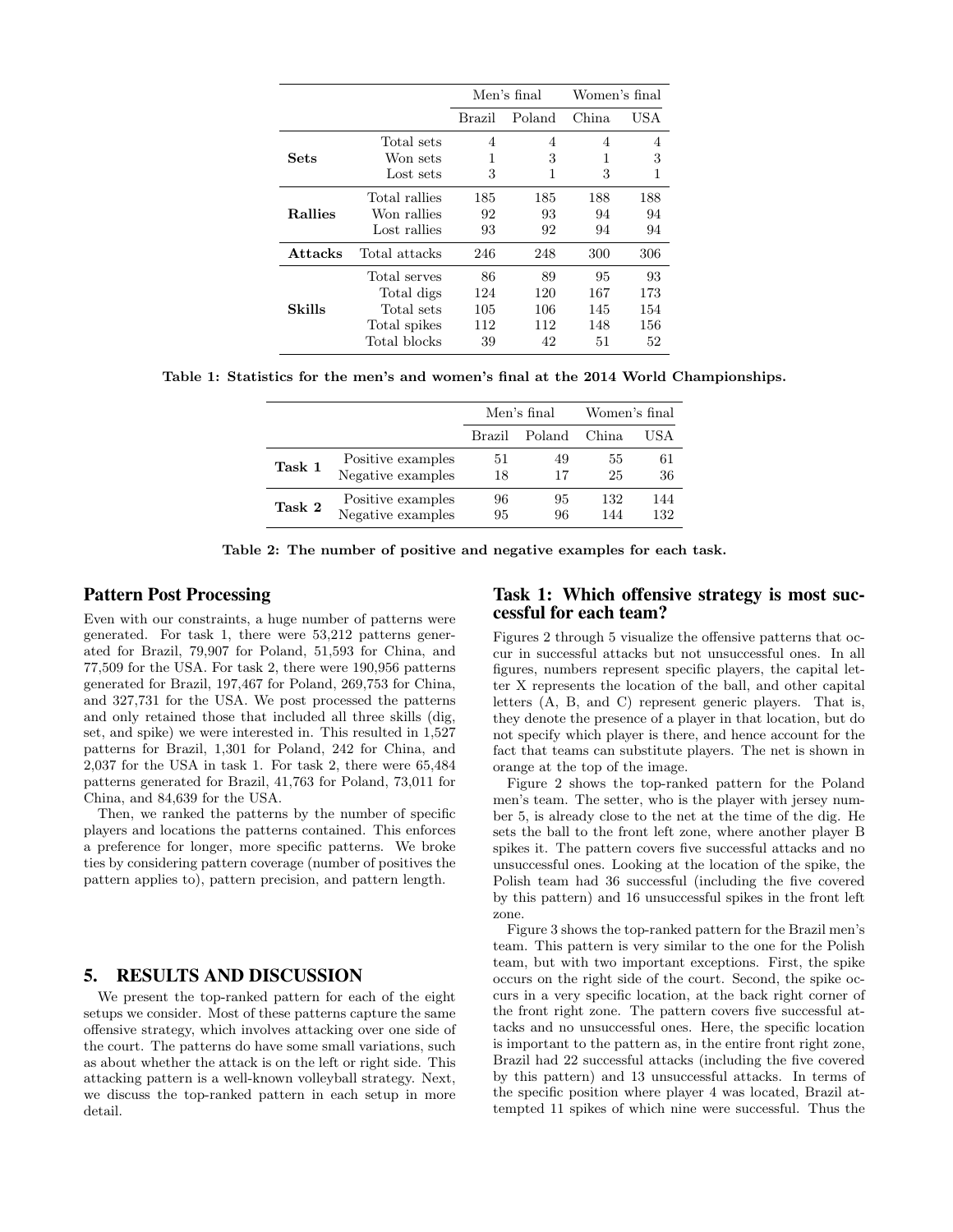team was much more successful in this location than in the zone in general. The Polish team was less successful from this specific location, attempting 15 spikes of which 10 were successful. Also, in contrast to the women's final, the USA and China only attempted four spikes in aggregate in this specific location and none of them were successful.

Figure 4 shows the top-ranked pattern for the USA women's team. This again illustrates an attack from the side of the court at the front. Given that player B spikes the ball and the ball is located in the front left zone, that is the location where the spike was performed. Notice that a player denoted A moves from the left middle to the left front between the dig and the set. Thus, the setter could have set to either side for the spike. The pattern covers five successful attacks and no unsuccessful ones. The USA attempted 56 spikes in the front right zone of which 37 were successful (including the five covered by this pattern) and 19 were unsuccessful.

Figure 5 shows the top-ranked pattern for the China women's team. This pattern is less specific than the previous three, but it still shows the same general scheme of attacking from the side of the court on the front. Given that the ball is in the front rightmost corner next to the net at the time of the spike, we can infer that this is where player 8 is located. The pattern covers five successful attacks and no unsuccessful ones. Over all spikes in this specific position, China had eight successful spikes (including the five covered by this pattern) and two unsuccessful ones.

## Task 2: Which common offensive strategy distinguishes a team from its opponent?

Figures 6 through 9 show the offensive patterns that distinguish between two teams playing against each other. The patterns are illustrated in the same manner as for Task 1.

Figure 6 shows the top-ranked pattern employed by the Poland men's team that is not used by the Brazilian team in their match. Figure 7 shows the top-ranked pattern for the Brazil men's team that is not used by the Polish team. These patterns are quite similar, with a set in the middle and a spike by player 10 on the outside in the front. The difference is that the Polish number 10 attacks on the right and the Brazilian number 10 on the left. One possible explanation is that these players have different dominant hands. Typically in volleyball the spiker wants his dominant hand closest to where the ball is coming from (that is, right-handed players want to spike from the front left, and left-handed players want to spike from the front right). We could not verify this hypothesis.

Figure 8 shows the top-ranked pattern for the USA women's team that is not used by the Chinese team. Figure 9 shows the top-ranked pattern for the China women's team that is not used by the USA team. These patterns are slightly less informative as they do not indicate the location of the spike. All the patterns tell is that the ball is set in the front center zone.

## How do men's and women's volleyball compare to each other?

Another natural question to ask is how do the men's and women's game compare to each other. The statistics in Table 1 show that there are some commonalities between them. Namely, the number of rallies is roughly the same in both finals. However, the women's match features many more

attacks than the men's final. Furthermore, the number of digs, set, spikes, and blocks is much higher in the women's final than in the men's final. This is most likely due to the faster pace of men's volleyball, which makes it harder to gain control of the ball after an attack from the opponent.

# 6. CONCLUSION

We proposed a relational-learning based approach to identifying different strategies based on optical tracking data from volleyball matches. In contrast to most existing work, our approach is able to discover spatio-temporal patterns on multiple different levels of granularity that characterize successful attacking play in volleyball. Specifically, it discovered several strategies that make sense from a volleyball perspective. Ultimately, knowledge about what types of patterns work well can be used to alter match tactics and training sessions.

#### Acknowledgments

We thank the International Volleyball Federation (FIVB) for supporting the Volleyball Tracking System-project (VTS) and allowing PlayfulVision to use their video footage and data for academic research. Jan Van Haaren is supported by the Agency for Innovation by Science and Technology (IWT). Jesse Davis is partially supported by the KU Leuven Research Fund (C22/15/015), and FWO-Vlaanderen (G.0356.12, SBO-150033).

# 7. REFERENCES

- [1] C. Aggarwal and J. Han, editors. Frequent Pattern Mining. Springer, 2014.
- [2] FIVB. Official Volleyball Rules, 2015. [Online; accessed 12-February-2016].
- [3] K. Knauf and U. Brefeld. Spatio-Temporal Convolution Kernels for Clustering Trajectories. In Proceedings of the KDD Workshop on Large-Scale Sports Analytics, 2014.
- [4] P. Lucey, A. Bialkowski, P. Carr, Y. Yue, and I. Matthews. "How to Get an Open Shot:" Analyzing Team Movement in Basketball Using Tracking Data. In Proceedings of the MIT Sloan Sports Analytics Conference 2014, 2014.
- [5] P. Lucey, D. Oliver, P. Carr, J. Roth, and I. Matthews. Assessing Strategy Using Spatio-Temporal Data. In Proceedings of the ACM SIGKDD Conference on Knowledge Discovery and Data Mining, 2013.
- [6] S. Muggleton and L. De Raedt. Inductive Logic Programming: Theory and Methods. The Journal of Logic Programming, 19:629–679, 1994.
- [7] PlayfulVision, Volleyball Tracking System (VTS), 2016. [Online; accessed 10-February-2016].
- [8] A. Srinivasan. The Aleph Manual. Machine Learning at the Computing Laboratory, Oxford University, 2001.
- [9] J. Wiens, G. Balakrishnan, J. Brooks, and J. Guttag. To Crash or Not to Crash: A Quantitative Look at the Relationship Between Offensive Rebounding and Transition Defense in the NBA. In Proceedings of the MIT Sloan Sports Analytics Conference 2013, 2013.
- [10] Wikipedia. Volleyball Wikipedia, The Free Encyclopedia, 2015. [Online; accessed 7-December-2015].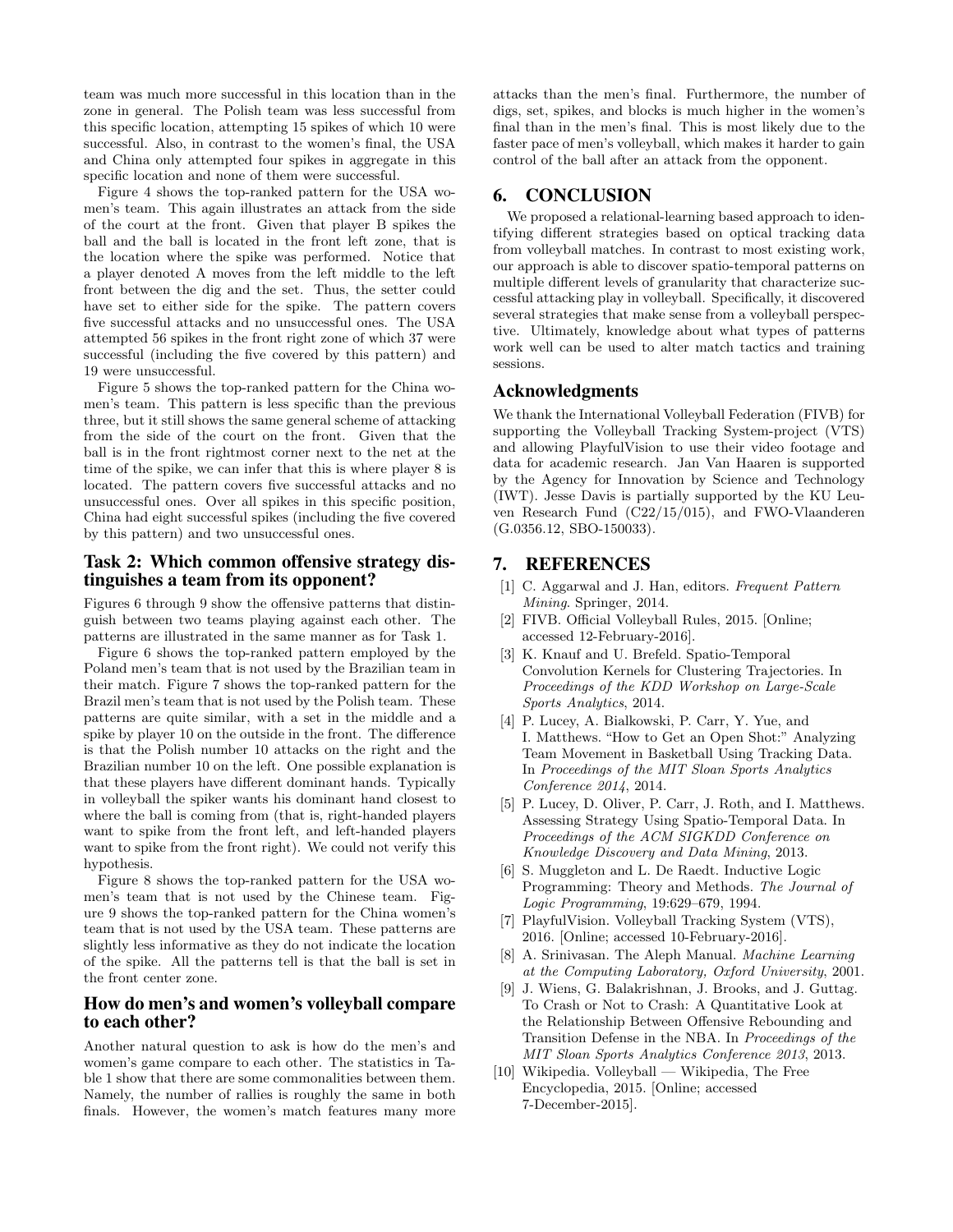Figure 2: Frequent successful offensive pattern by Poland in the men's final. The setter, who is the player with jersey number 5, is already close to the net at the time of the dig. He sets the ball to the front left zone, where another player B spikes it. Here, player B could denote any other Polish player.



Figure 3: Frequent successful offensive pattern by Brazil in the men's final. The setter, who is the player with jersey number 1, is already close to the net at the time of the dig. He sets the ball from the front center zone to the back right corner of the front right zone, where the player with jersey number 4 spikes it. X denotes the location of the ball.



Figure 4: Frequent successful offensive pattern by the USA in the women's final. Player 1, who is the setter, is in the front center at the time of the dig. Player 1 sets the ball to the front left where player B spikes it. A player denoted A moves from the left center to the left front between the dig and the set. It appears that the setter could set to either side for a spike. X denotes the location of the ball.

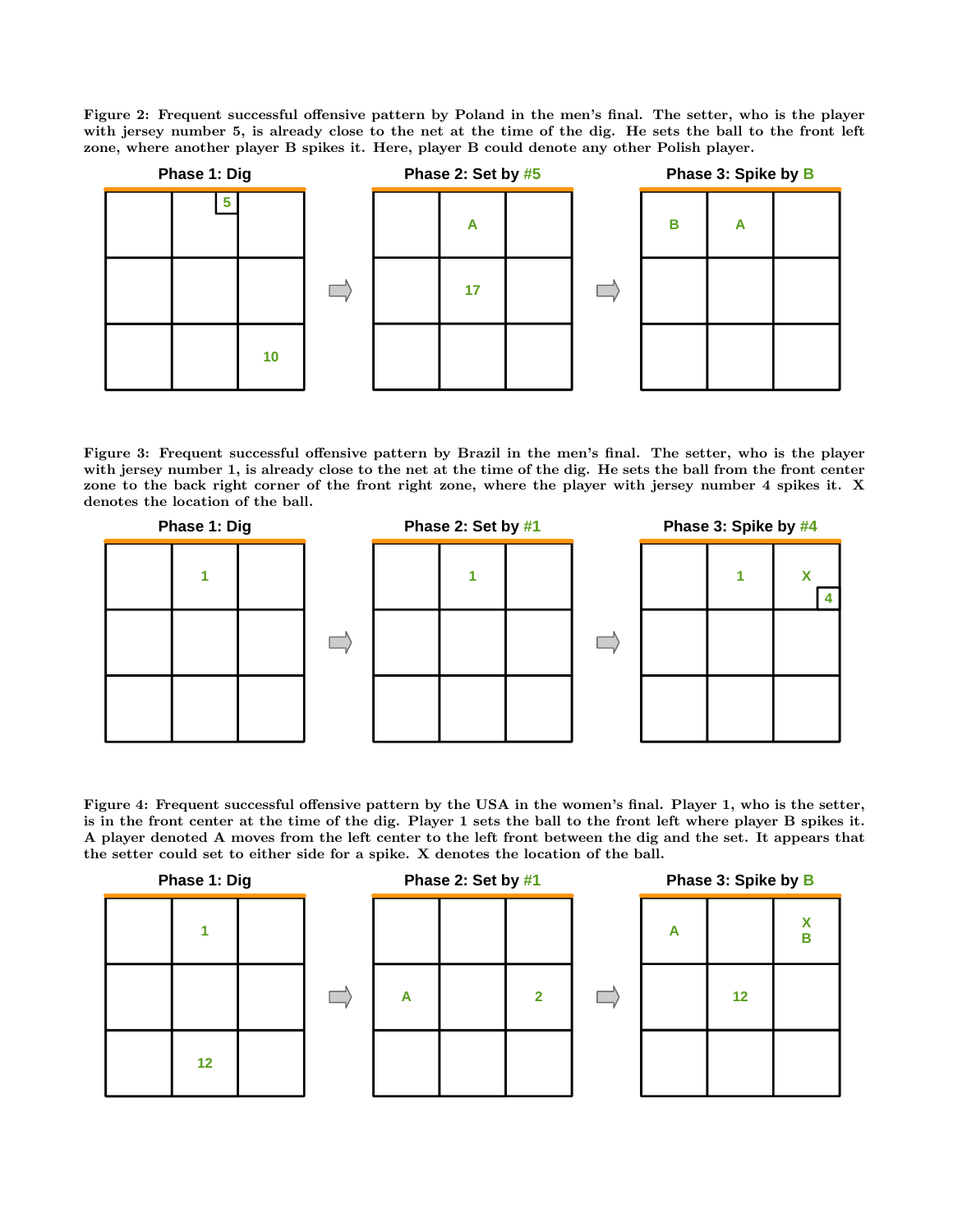Figure 5: Frequent successful offensive pattern by China in the women's final. In this pattern, player 5 sets the ball and it is spiked by player 8 in the front right corner of the court. X denotes the location of the ball.



Figure 6: Frequent offensive pattern by Poland that Brazil does not frequently employ in the men's final. Player with jersey number 5 sets the ball from the front center to the front right where it is spiked by player number 10. X denotes the location of the ball.



Figure 7: Frequent offensive pattern by Brazil that Poland does not frequently use in the men's final. The player with jersey number 1 is located in the front center at the time of the dig. He sets the ball from the front center to the front left. Player 10 moved from the middle left zone at the time of the dig to the front left zone, where he spiked the ball.